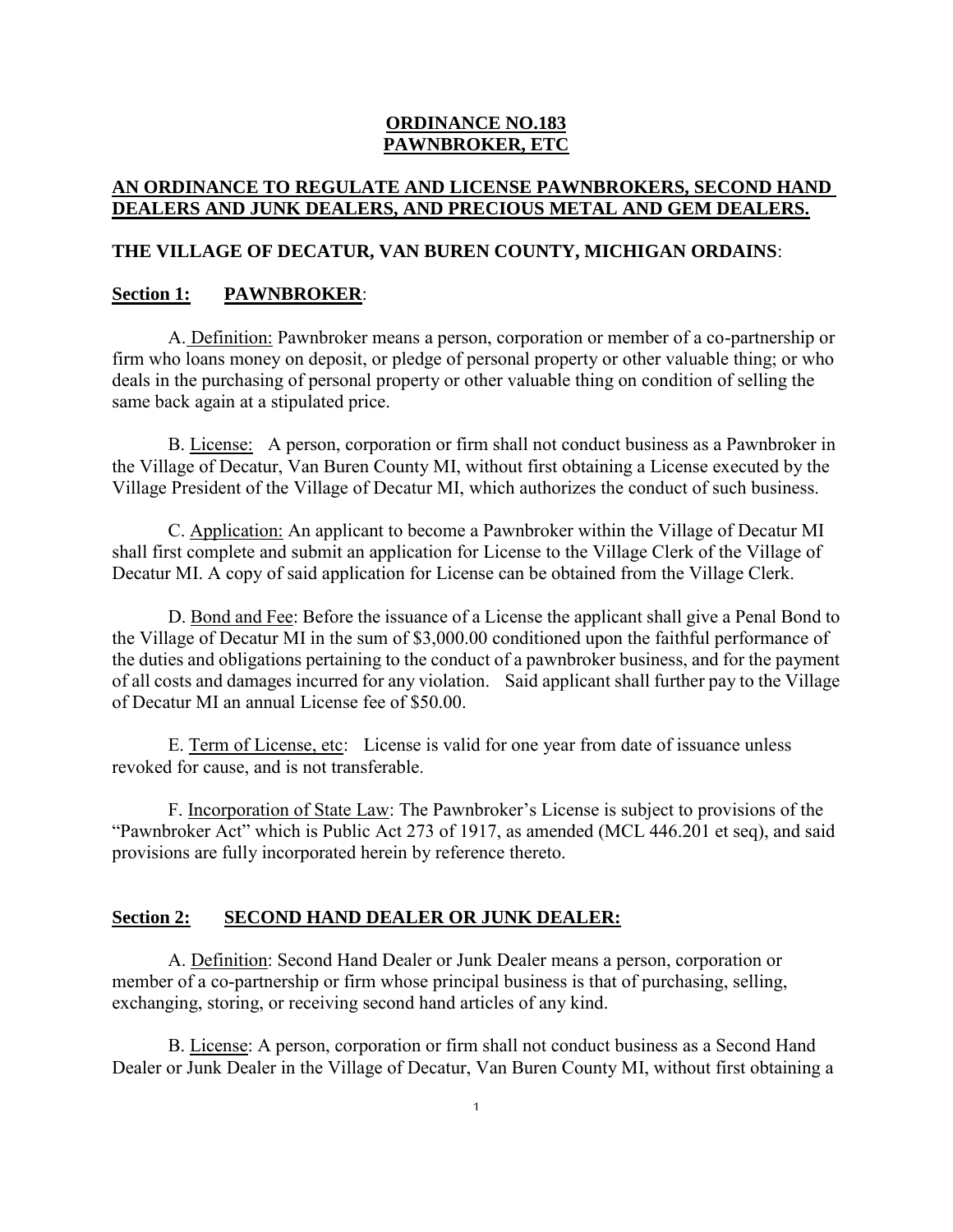License executed by the Village President of the Village of Decatur MI, which authorizes the conduct of such business.

C. Application: An applicant to become a Second Hand Dealer or Junk Dealer within the Village of Decatur MI shall first complete and submit an application for License to the Village Clerk of the Village of Decatur MI, a copy of said application for License can be obtained from the Village Clerk.

D. Fee: Before the issuance of a License the applicant shall pay to the Village of Decatur MI an annual License fee of \$50.00.

E. Term of License, etc.: License is valid for one year from date of issuance unless revoked for cause, and is not transferable.

F. Incorporation of State Law: The Second Hand Dealer and Junk Dealer License is subject to provisions of the "Second Hand Dealer and Junk Dealer Act" which is Public Act 350 of 1917, as amended (MCL 445.401 et seq), and said provisions are fully incorporated herein by reference thereto

## **Section 3: PRECIOUS METAL AND GEM DEALER.**

A. Definition: Precious Metal and Gem Dealer means a person, corporation or member of a co-partnership or firm who engages in the ordinary course of buying or receiving precious items from the public within the Village of Decatur MI. A precious item means jewelry, a precious gem, or an item containing gold, silver or platinum.

B. Certificate of Registration: A person, corporation or firm shall not conduct business as a Precious Metal and Gem Dealer in the Village of Decatur MI without first obtaining a License or Certificate of Registration from the Village of Decatur MI, which authorizes the conduct of such business.

C. Application: An applicant to become a Precious Metal and Gem Dealer within the Village of Decatur MI shall first complete and submit an application for a License or Certificate of Registration to the Village Clerk of the Village of Decatur MI. A copy of said application, which can be obtained from the Village Clerk, must contain the thumb print of the applicant and the thumb print of all agents and employees of the dealer.

D. Fee: Before the issuance of a License/Certificate of Registration the applicant shall pay to the Village of Decatur MI a fee of \$50.00.

E. Term of License/Certificate of Registration: The License or Certificate of Registration shall continue until such dealer is no longer in business within the Village of Decatur MI or upon revocation of same for cause.

F. Incorporation of State Law: The Precious Metal and Gem Dealer License/Certificate of